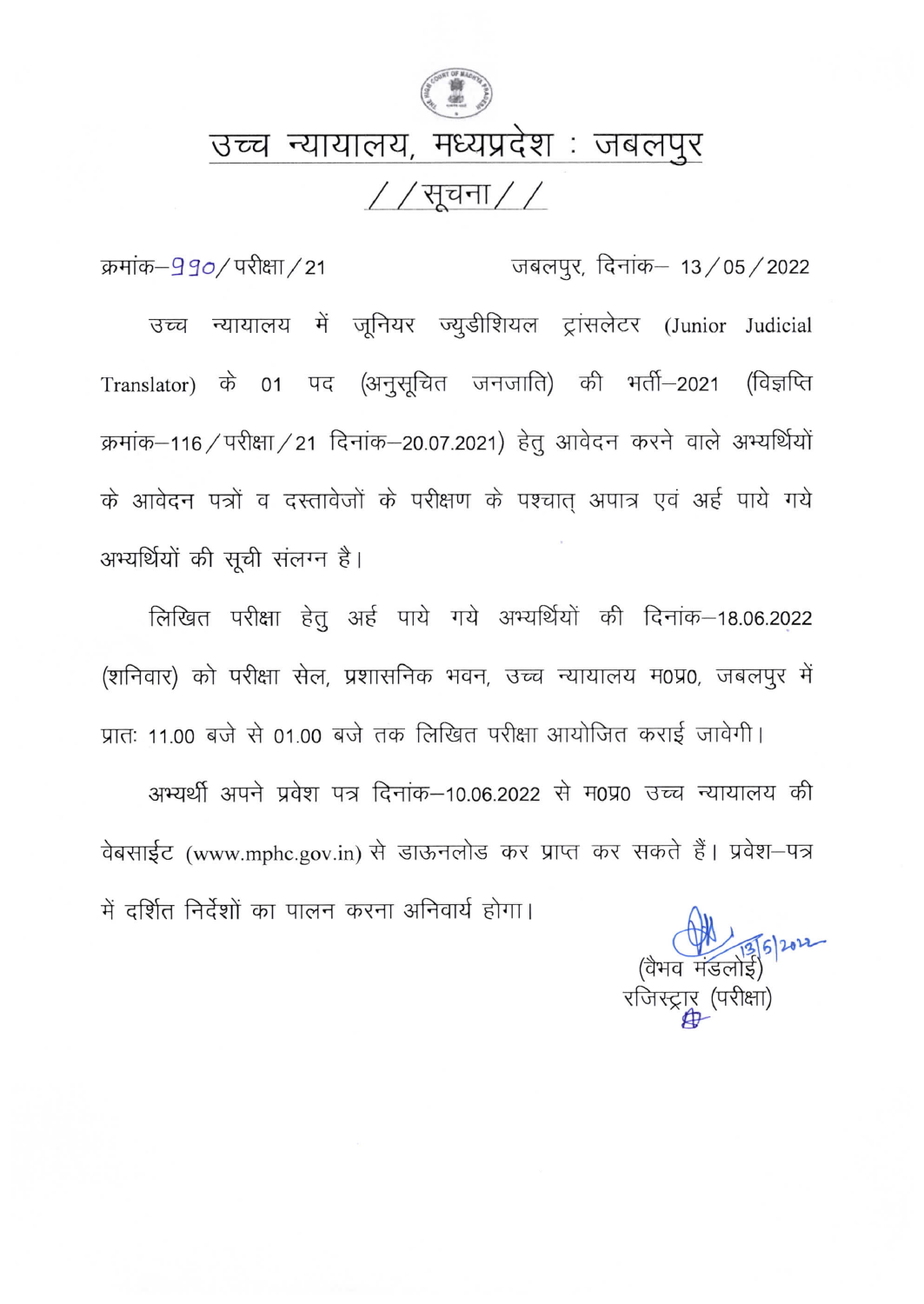## HIGH COURT OF MADHYA PRADESH, JABALPUR

LIST OF CANDIDATES FOUND IN-ELIGIBLE (AS PER CONDITIONS MENTIONED IN THE ADVERTISEMENT) FOR WRITTEN EXAMINATION TO THE 01 POST 0F ST CATEGORY OF JUNIOR JUDICIAL TRANSLATOR (HIGH COURT) EXAM-2021

| Sr No          | Roll No. | Candidate Name       | Gender | DOB        | Remark for in-eligible &<br>Doubtful                |
|----------------|----------|----------------------|--------|------------|-----------------------------------------------------|
|                | 103      | Umesh Deo Evne       | Male   | 26.06.1984 | Overage Candidate                                   |
| $\overline{2}$ | 105      | Rakesh Kumar         | Male   | 03.10.1985 | Overage Candidate, LL.B.<br>marksheet not attached. |
|                | 116      | Ashish Kumar Raikwar | Male   | 03.07.1983 | Overage Candidate                                   |

(VAIBHAV MANDLOI) REGISTRAR (EXAM)  $\blacktriangleright$